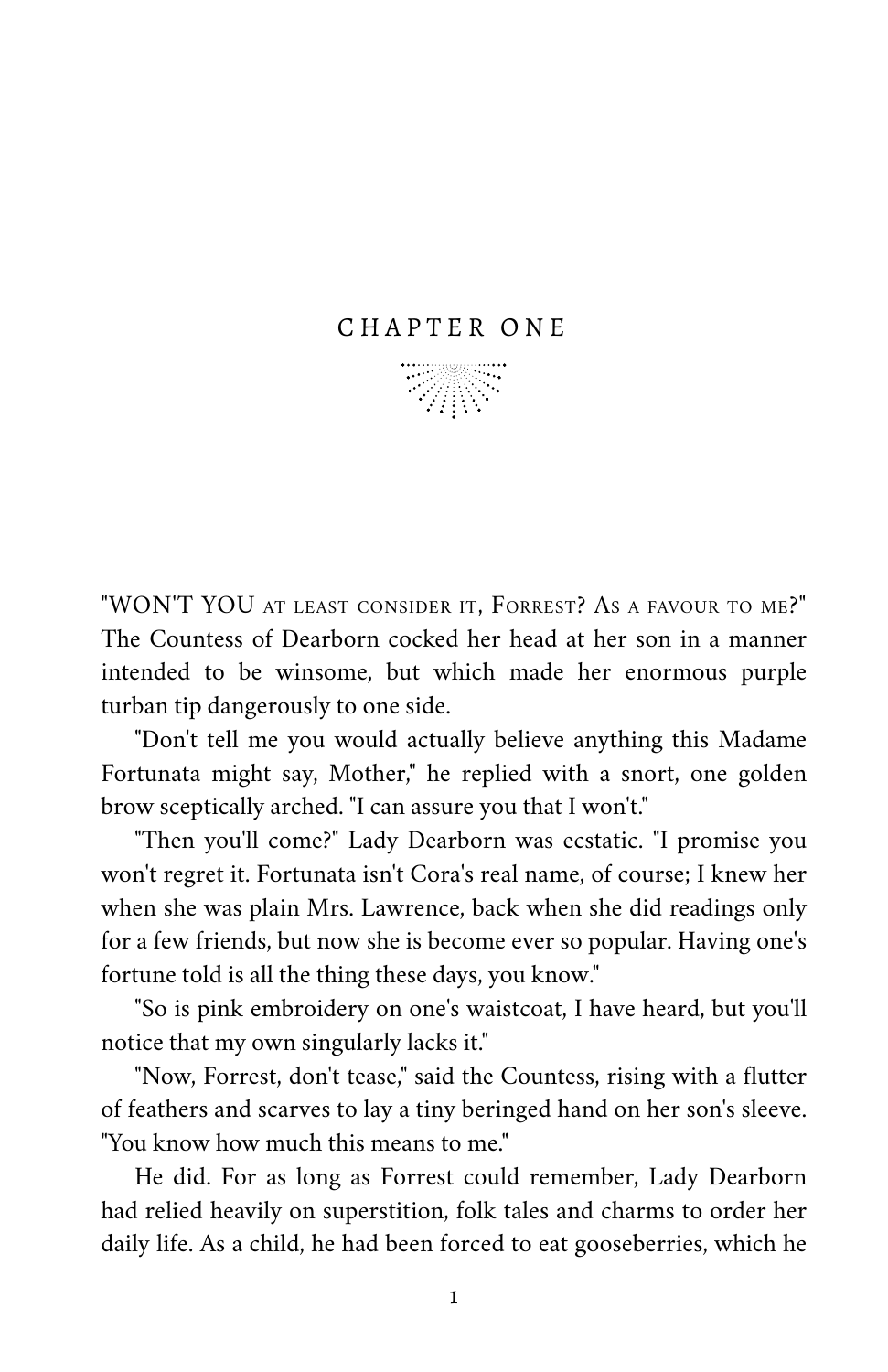detested, every Whit Sunday as well as pancakes, which he liked rather better, on Shrove Tuesday. And he could still vividly recall, at a distance of some twenty years, his mother's hysteria over a maid's broken looking-glass, presaging ill luck for the entire household. The fact that her worst fears were never realized had no apparent effect on her blind faith in such omens.

"I will come, Mother. But I warn you—" his eyes narrowed "—do not expect me to do anything foolish, no matter how many offspring your Gypsy foretells for me. *If* I marry, 'twill be to someone of my own choosing and in my own time."

"Certainly, Forrest, certainly!" agreed Lady Dearborn in shocked accents. "I would never presume to make such a decision for you."

The Earl of Dearborn smiled in spite of himself. "No, only to nudge me in the proper direction. Do you really want grandchildren so desperately as all that?"

"I'll not say another word on the subject," declared the Countess, her chin in the air. "Cora's predictions must speak for themselves." She rang for her abigail, a middle-aged woman as stolid and sensible as her mistress was flamboyant and eccentric. "My amethyst cloak, Marie, and the lilac-and-silver scarf."

Marie extracted the required items from a wardrobe overflowing with feathers, scarves and gauzes of every hue, with shades of purple and red predominating. A sleek Siamese cat batted at the scarf as it wafted past, but Marie, with deftness born of long practice, whisked it up out of reach of the playful sable paw.

Well wrapped against the early April chill, Lady Dearborn paused long enough to tuck a curled silver feather into her turban. Nodding at her reflection in the dressing-table mirror, she turned to her son and pronounced herself ready to leave.

"I trust Madame Fortunata will not be long-winded with her prog‐ nostications," observed the Earl as they descended to his waiting curricle. "I am expected for nuncheon at White's before one."

2

 $\sim$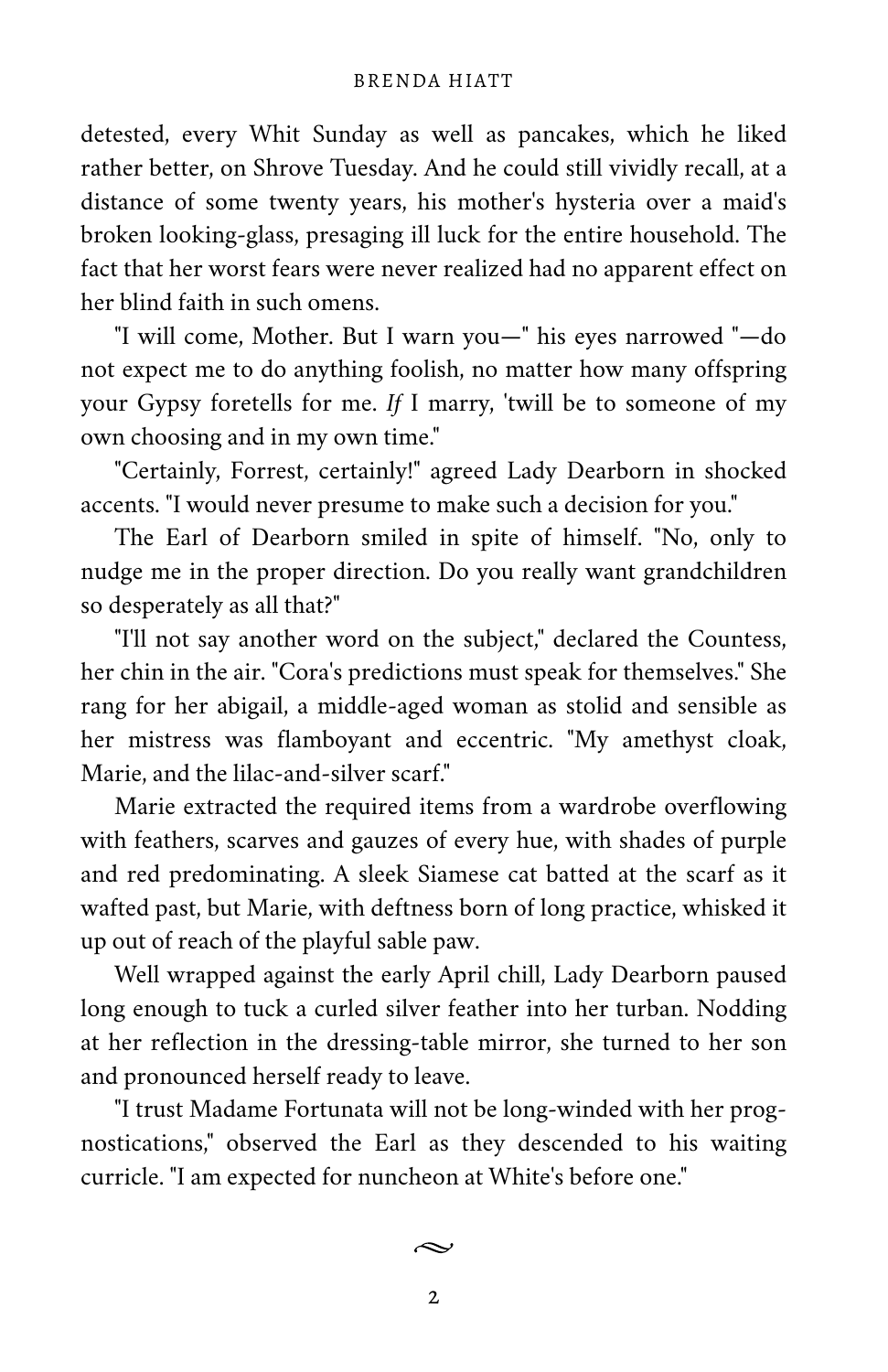Following his mother's directions, Lord Dearborn was surprised when she told him to rein in his pair before a perfectly respectablelooking Town house of ample proportions on Brook Street.

"Your Madame Fortunata lives here?" he asked incredulously. "She must do exceedingly well gulling the ton out of their money."

"Cora is only Madame Fortunata on Tuesday and Thursday morn‐ ings," the Countess explained. "The rest of the time she is Mrs. Lawrence, as I said before, and quite well received. I daresay you have met her at some of the dos yourself."

"Indeed" was the Earl's only comment. Leaving his groom to walk the horses to prevent their becoming chilled, he escorted his mother up the broad front stairs where a butler, looking much like any other butler in London, admitted them to the house.

"Sylvia, my dear!" Rising to meet them as they entered a parlour that was in no way out of the ordinary was a short, matronly woman, dressed far more conservatively than the Countess. "You induced him to come, I see." Turning to the Earl, she said cryptically, "Your mother has warned me that you are a sceptic, my lord, so I thought it best that we meet first in here."

"I am charmed to make your acquaintance, Mrs. Lawrence —or is it Madame Fortunata today? It is Thursday, is it not?"

Their hostess gave a long, tinkling laugh. "A sceptic indeed, I see! It is only in my astrological sanctum that I become Madame Fortunata, my lord, while in any other part of the house I remain plain Cora Lawrence." She waved him to a chair, seating herself across from him. "Will you have a cup of tea, or would you prefer that we begin forth‐ with?" Her question was directed at the Earl, but she glanced at Lady Dearborn for guidance as she spoke.

"Forrest did say something about another engagement—" the Countess began.

"Yes, yes, let us get the mumbo jumbo over with," said the Earl quickly. "I've no doubt my mother has told you to predict eight or ten brats for me over the next dozen years. Not that I intend to comply." He glanced sidelong at the Countess, who feigned great interest in the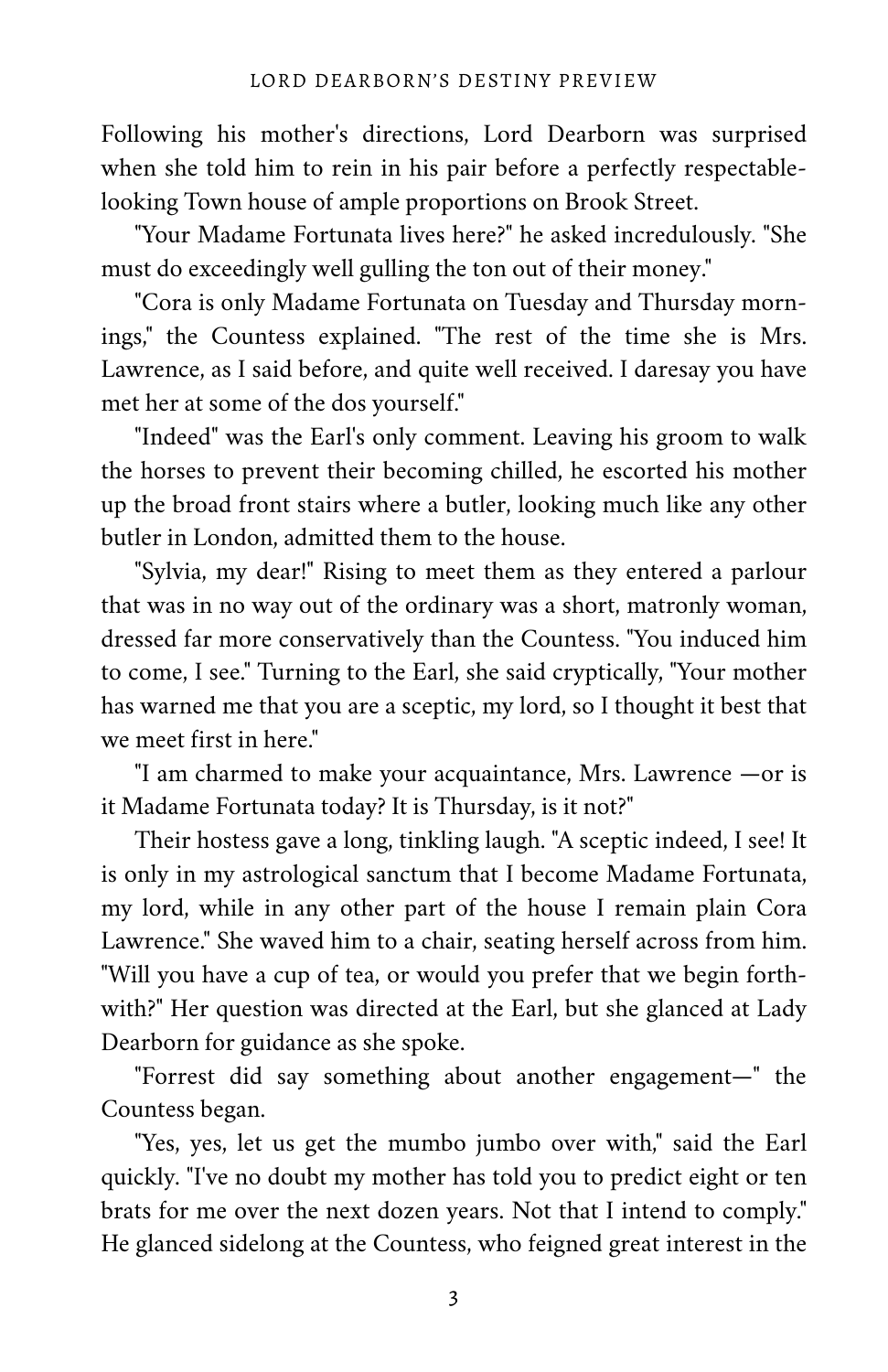## BRENDA HIATT

gilded moulding of the mantelpiece. "Where is this astrology room of yours?"

Mrs. Lawrence appeared more amused than offended at his manner. "Very well, my lord, I see we must waste as little of your precious time as possible. This way, if you please." Rising smoothly, she led the way out of the parlour and across the front hall to a door at the base of the curving staircase.

Watching Mrs. Lawrence walking ahead of them in her fashionable pearl-grey, high-necked morning gown, Forrest found it difficult to reconcile her unremarkable appearance with his mother's stories of her uncanny ability as a fortune-teller. Cora Lawrence looked like any of a dozen other Society matrons he had met at various respectable gatherings.

"Wait here a moment," she said before disappearing behind a plain, oak-panelled door. No more than a minute later, she called out from within, "You may enter now."

Without hesitation, the Earl turned the knob and pushed open the door, only to stand mesmerized on the threshold. The room, appar‐ ently windowless, was lit by a single candle on a small table at its centre. Cloth of midnight blue, spangled with silver stars, draped both the walls and the table, where their hostess was seated. She herself was startlingly transformed by a voluminous robe and turban of the same material. Spread out before her on the table was a large sheet of parchment, curling at the edges as though very old. Beside it was a globe of crystal, mounted on an ornate bronze stand.

"Go on," whispered the Countess from behind him.

Forrest blinked once, then proceeded into the room. "Am I to sit here, ma'am?" he asked blandly as his composure returned, gesturing at the only other chair.

Mrs. Lawrence —or Madame Fortunata now, he supposed inclined her head regally, and he seated himself across from her. The parchment, he saw, was a chart of the constellations. He had read a fair amount of astronomy at Oxford, but had no idea what the various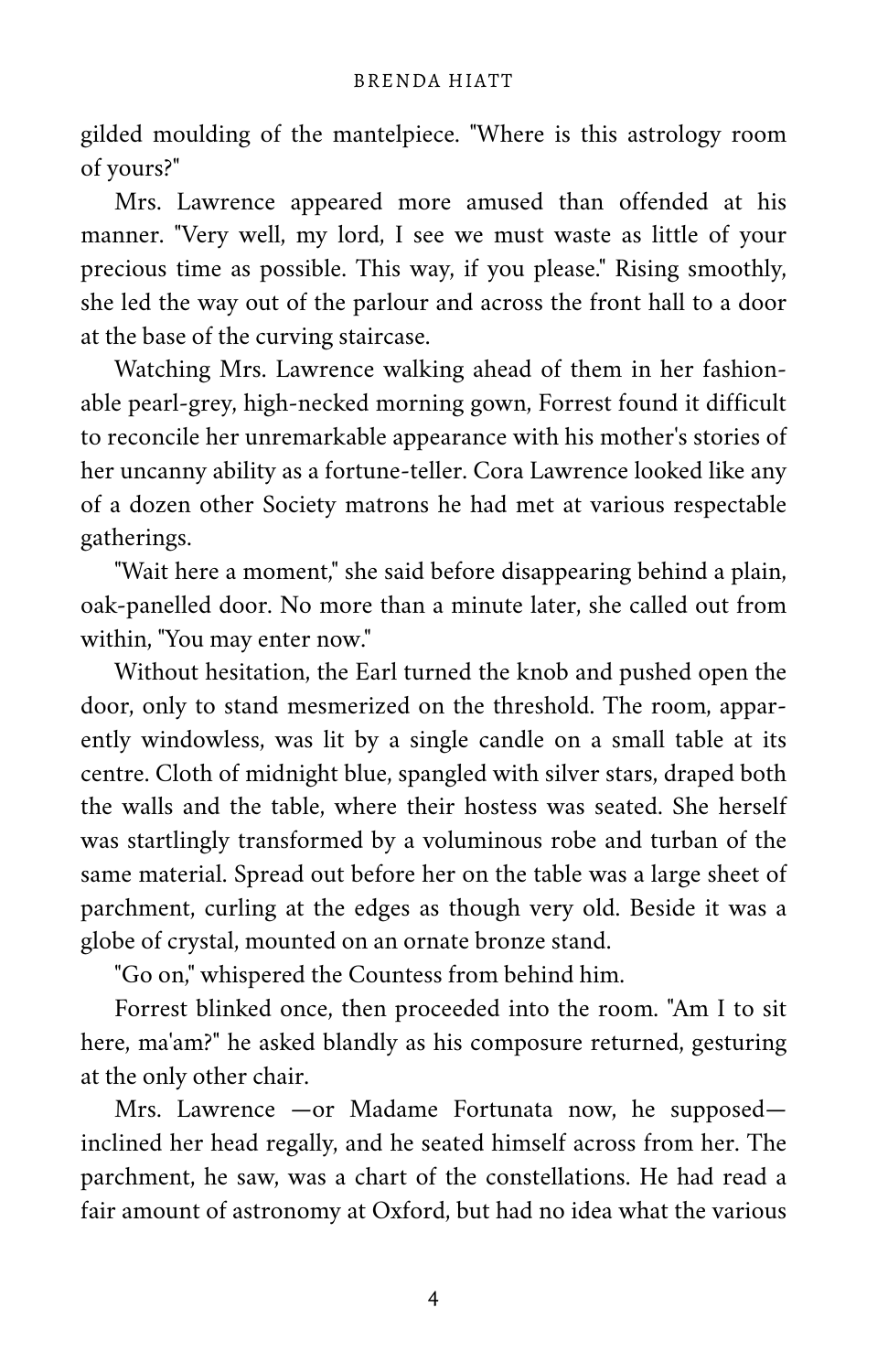notations around the stars meant. Something to do with his future, no doubt, he thought cynically.

As if in answer, Madame Fortunata pointed at a group of stars near the top edge of the chart. "This is Taurus, the sign under which you were born," she intoned in a voice markedly different from the one she had used in the parlour. "At the hour of your birth, Venus was in ascendancy and it is she whom we must consult to learn the identity of your soul mate."

"Soul mate?" he echoed incredulously.

"Sshh!" admonished Lady Dearborn from just inside the closed door.

The fortune-teller made no sign that she had heard either of them, but positioned the crystal globe over the parchment and gazed raptly into it. "I see her now. She is tall for a woman, and sculpted like the goddess herself. Hair of gold and eyes as blue as the sky."

Madame Fortunata now had Forrest's full attention. "Hair of gold, you say? Always did fancy blondes. Anything else?"

"Quiet and composed, graceful and demure. A vision of loveliness, soon to come to London for the first time. The stars can tell me no more."

"Her name, for instance?" asked Forrest. His scepticism, momen‐ tarily shaken, returned in full force. "No doubt there will be quite a few golden-haired, blue eyed debutantes this Season. How am I to know which one is my 'soul mate'?"

Madame Fortunata looked him full in the eyes. "You will know," she said.

"Come, Forrest," broke in the Countess. "Did you not say you were expected at White's? Be a dear and send your curricle back for me once you arrive. I wish to stay a bit longer and have my own horo‐ scope read."

The Earl started, then turned, having briefly forgotten his mother's presence. "Certainly. I assume we may consider this matter closed?" At her innocent nod, he bowed to both ladies and took his leave.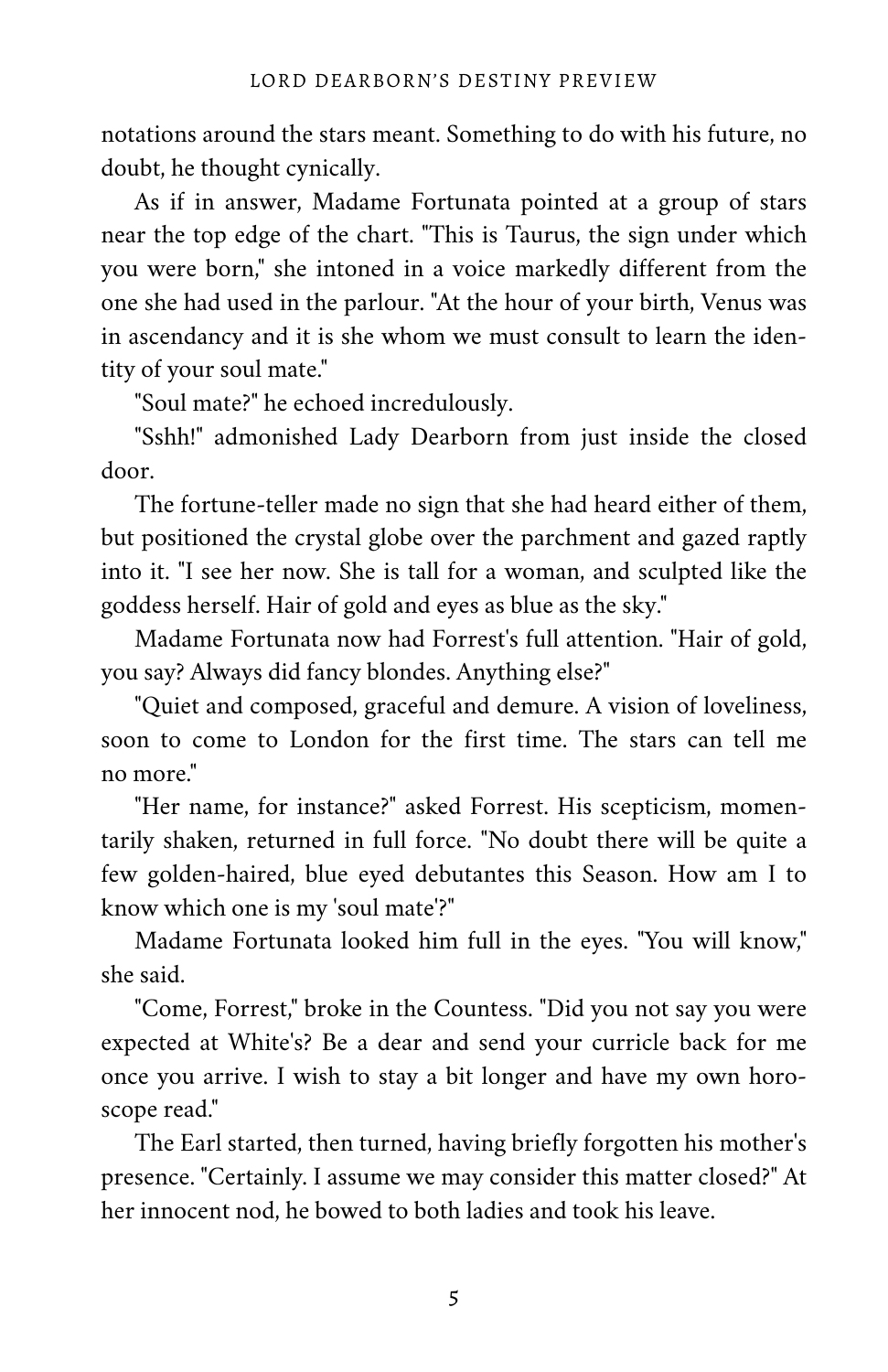"You did beautifully, Cora," said Lady Dearborn after the door had closed behind him. "I don't think he suspected a thing."

"I'm glad I was able to find that old crystal. I couldn't think of any other way to manufacture the description you suggested. Are you certain there will be a girl to fit it?" asked Mrs. Lawrence, removing her robe and turban. "I must admit you were right about the golden hair; it certainly made him prick up his ears."

"Dear Forrest has always preferred his, ah, ladies fair, though I doubt he knows that I know it," said the Countess with a chuckle. "And never fear, I've not known a Season yet without its share of blond debutantes, by nature or artifice. Trust me to discover which one has the best pedigree and pitch her at him, reminding him all the while of his destiny. Do the stars really predict him to marry this year?"

Mrs. Lawrence frowned at her chart, holding it closer to the candle. "Very possibly," she admitted. "The constellations predict a Season of surprises for your son, with an emphasis on romance."

"Well, another opera dancer would scarcely be a surprise, so I will assume that means marriage," decided Lady Dearborn with a bob of her turban. "The stars have never steered me wrong yet."

 $\rightsquigarrow$ 

Between afternoons at Gentleman Jackson's or the War Office and evenings at cards or the theatre, Lord Dearborn quickly forgot his amusing interlude with Madame Fortunata. He might have shared it with his friends, as a jest that they would undoubtedly enjoy, had he not felt that in relating it he would be opening his mother to their ridicule, as well. Therefore, he did not mention it to anyone, and the matter soon slipped from his mind.

One evening nearly a month later, however, as the Season was just beginning to burst upon London, the incident was recalled vividly to his memory. He was escorting his mother (who had kept her promise in not referring again to his deplorable lack of wife and heirs) to a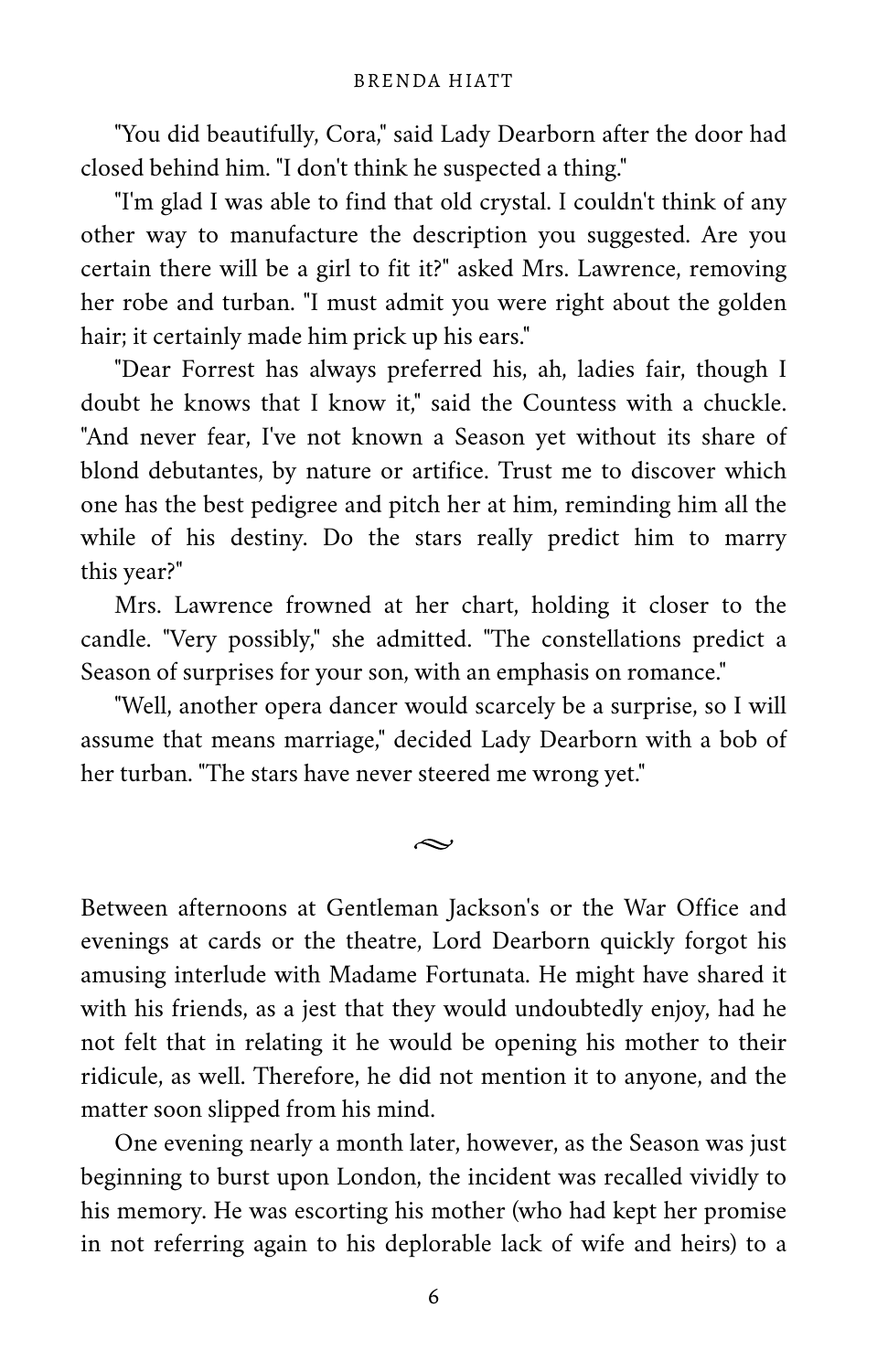musicale at Lady Brookhaven's when they encountered Mrs. Lawrence. Dressed as she was in a subdued, tasteful evening gown of cream silk, he could not at once remember where he had met the lady before.

"Cora! I am delighted to see you here!" exclaimed the Countess, rectifying the lapse in his memory.

"My lady," responded Mrs. Lawrence much more properly, though her smile was as warm as her friend's. "You are looking extremely well."

"Let us sit over here, out of the way, and have a nice cose," suggested Lady Dearborn, taking Mrs. Lawrence's arm. "You will excuse us, of course, Forrest."

The Earl nodded, bowing to both ladies before leaving them to their conversation. He walked thoughtfully towards the supper-room, where a lavish buffet was laid out. Seeing Mrs. Lawrence had vividly recalled her predictions to his mind, and he considered them again with a smile.

It was almost a shame, he thought, that her fortune-telling nonsense could not actually order the future. A woman such as she had described —tall, fair, quiet and demure —would be exactly what he might look for in a wife. He had always preferred blondes, something Mrs. Lawrence could not have known, as he was careful to keep his various *affaires* from his mother's ears. As he himself topped six feet, a tall woman would complement him well, he thought. Quiet yes, he would infinitely prefer that to the mindless chatter most schoolroom misses subjected one to. And demure —a wife who would not be constantly hanging on his sleeve, making endless demands on his attention and purse-strings. Such a female might easily tempt him into parson's mousetrap, he mused.

Unconsciously, Forrest sighed with regret as he allowed the pleasant fantasy to disperse. At thirty, a prime catch since assuming his title at eighteen, he had endured more Seasons, more fluttering debutantes and more matchmaking mamas than he cared to remem‐ ber. None had come even close to that ideal. Surely it was the sheerest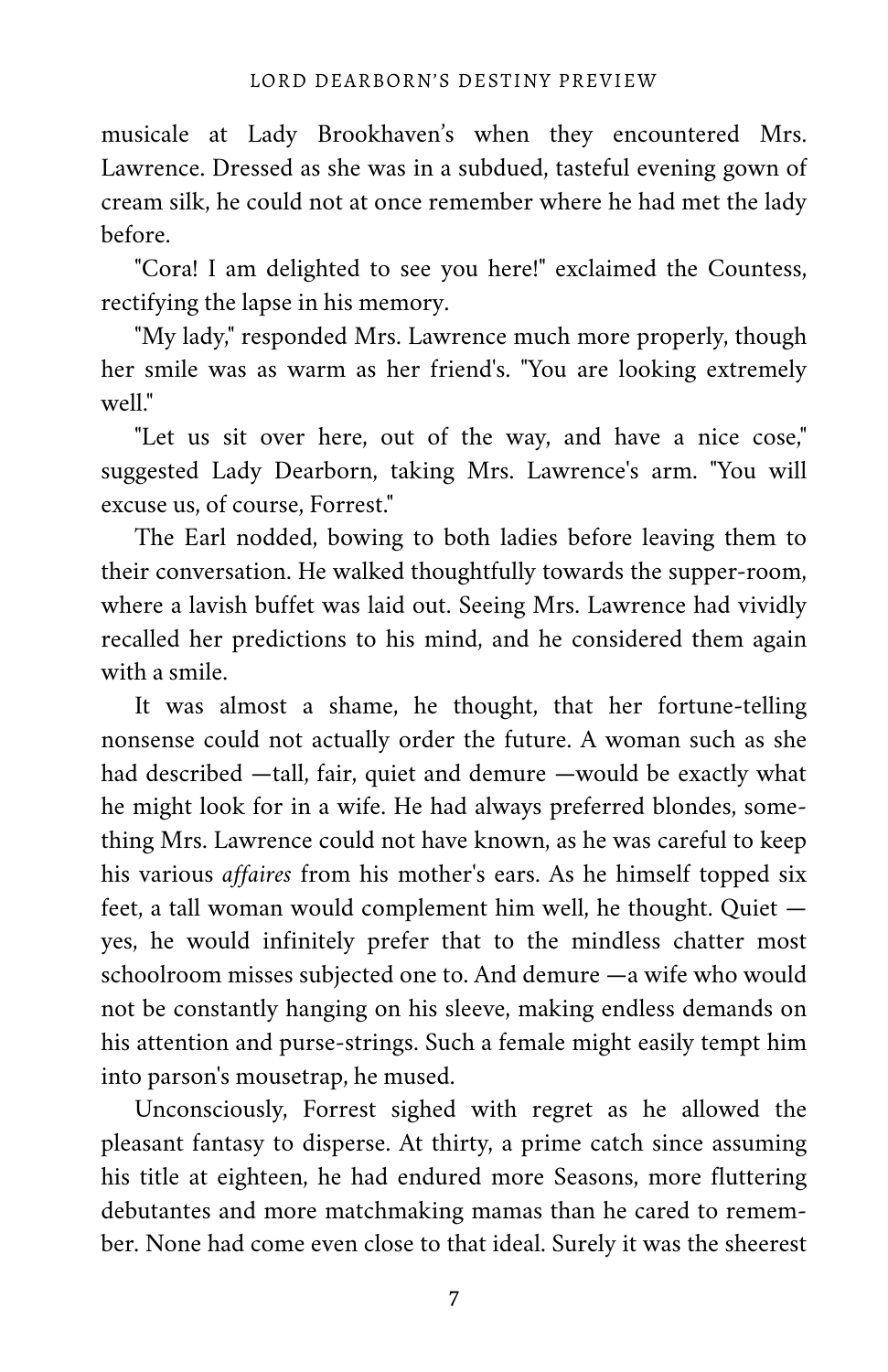folly to think that just because some fortune-teller had said what she thought he wanted to hear, such a one would magically appear this Season.

Pausing at the door to the supper-room, he shook his head to clear it of such unaccustomed thoughts. It was high time he found another mistress, he decided. He had broken things off with Glorianna nearly a month ago, and had yet to find a replacement for her. Unfulfilled physical desires must surely be the reason for his wayward imagination.

He sighed again. The truth was, he was growing tired of such transient arrangements; he was lonely, in a way no mistress could remedy. *Soul mate.* Madame Fortunata's words came back to him. There was something strangely attractive in the idea of a woman, one perfect woman, intended solely for him. One who would fill the empty spaces in his life as he would fill those in hers.

*Folly!* he told himself firmly, putting the idea forcibly from his mind. Forrest gazed around the sumptuously furnished room, diverting his thoughts by inventing fictitious histories for those members of the gathering that he had not yet met. There, consuming lobster patties with relish, was a very young buck who doubtless considered himself a sporting gent, judging by his spotted Belcher neckcloth and the careless set of his coat. The Earl smiled to himself, imagining that scrawny figure stripped down at a boxing parlour, looking like a plucked chicken.

His glance travelled across various and sundry newcomers to the social scene, pausing occasionally on a particularly eccentric specimen. The family just entering the room did not fall into that category at first glance: father, sober and respectably clad; mother, a few years younger, handsome in an overstated way; two daughters, one small and dark, not in his style at all, whose dress was at least two years out of mode, and the other... Forrest's gaze sharpened abruptly. Tall, golden-haired and lovely, the other girl definitely merited further study.

Advancing carefully towards this vision, the Earl made closer